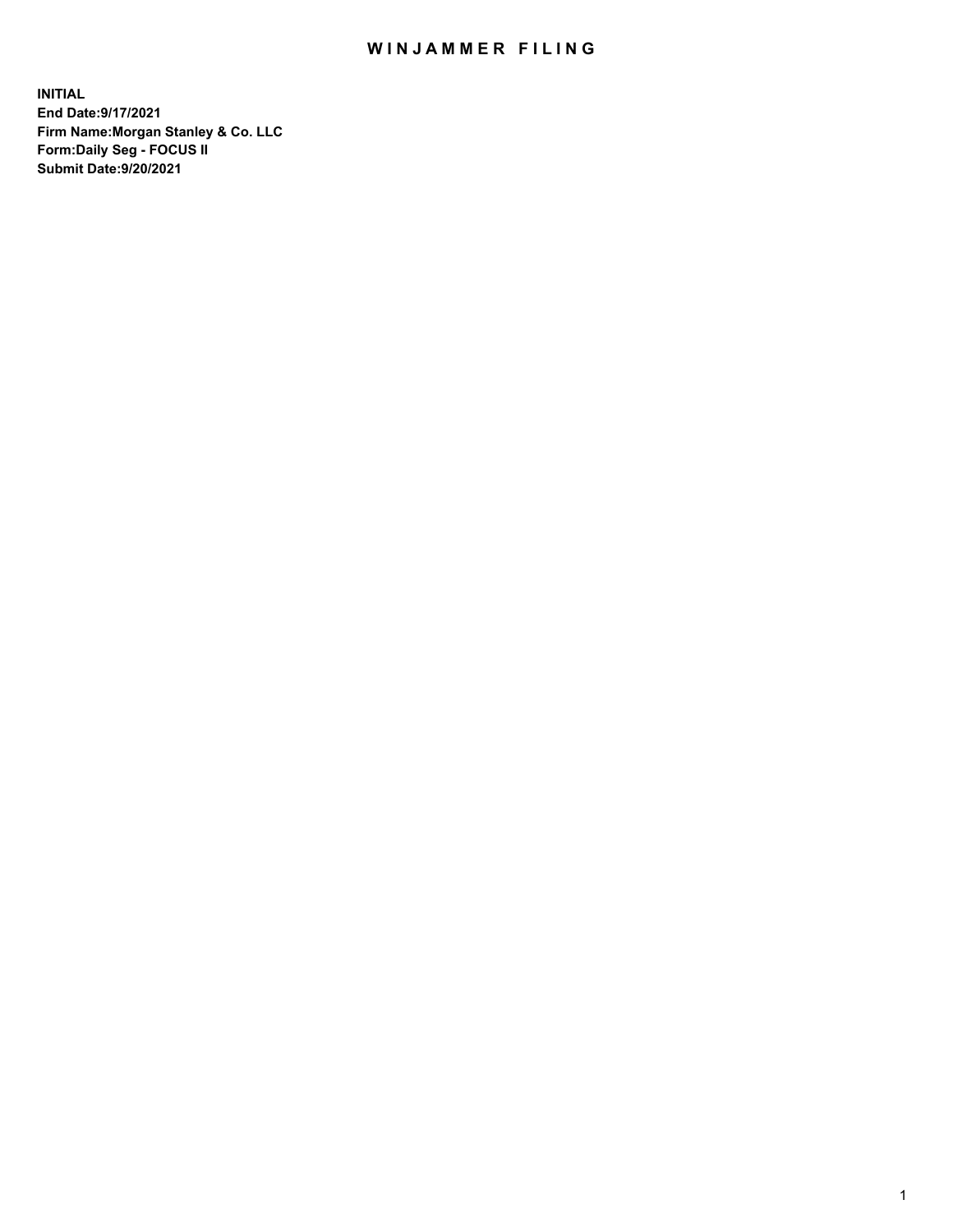**INITIAL End Date:9/17/2021 Firm Name:Morgan Stanley & Co. LLC Form:Daily Seg - FOCUS II Submit Date:9/20/2021 Daily Segregation - Cover Page**

| Name of Company                                                                                                                                                                                                                                                                                                                | Morgan Stanley & Co. LLC                                    |
|--------------------------------------------------------------------------------------------------------------------------------------------------------------------------------------------------------------------------------------------------------------------------------------------------------------------------------|-------------------------------------------------------------|
| <b>Contact Name</b>                                                                                                                                                                                                                                                                                                            | <b>Ikram Shah</b>                                           |
| <b>Contact Phone Number</b>                                                                                                                                                                                                                                                                                                    | 212-276-0963                                                |
| <b>Contact Email Address</b>                                                                                                                                                                                                                                                                                                   | lkram.shah@morganstanley.com                                |
| FCM's Customer Segregated Funds Residual Interest Target (choose one):<br>a. Minimum dollar amount: ; or<br>b. Minimum percentage of customer segregated funds required:% ; or<br>c. Dollar amount range between: and; or<br>d. Percentage range of customer segregated funds required between:% and%.                         | 235,000,000<br><u>0</u><br><u>00</u><br>00                  |
| FCM's Customer Secured Amount Funds Residual Interest Target (choose one):<br>a. Minimum dollar amount: ; or<br>b. Minimum percentage of customer secured funds required:%; or<br>c. Dollar amount range between: and; or<br>d. Percentage range of customer secured funds required between: % and %.                          | 140,000,000<br><u>0</u><br>0 <sub>0</sub><br>0 <sub>0</sub> |
| FCM's Cleared Swaps Customer Collateral Residual Interest Target (choose one):<br>a. Minimum dollar amount: ; or<br>b. Minimum percentage of cleared swaps customer collateral required:% ; or<br>c. Dollar amount range between: and; or<br>d. Percentage range of cleared swaps customer collateral required between:% and%. | 92,000,000<br><u>0</u><br><u>00</u><br>00                   |

Attach supporting documents CH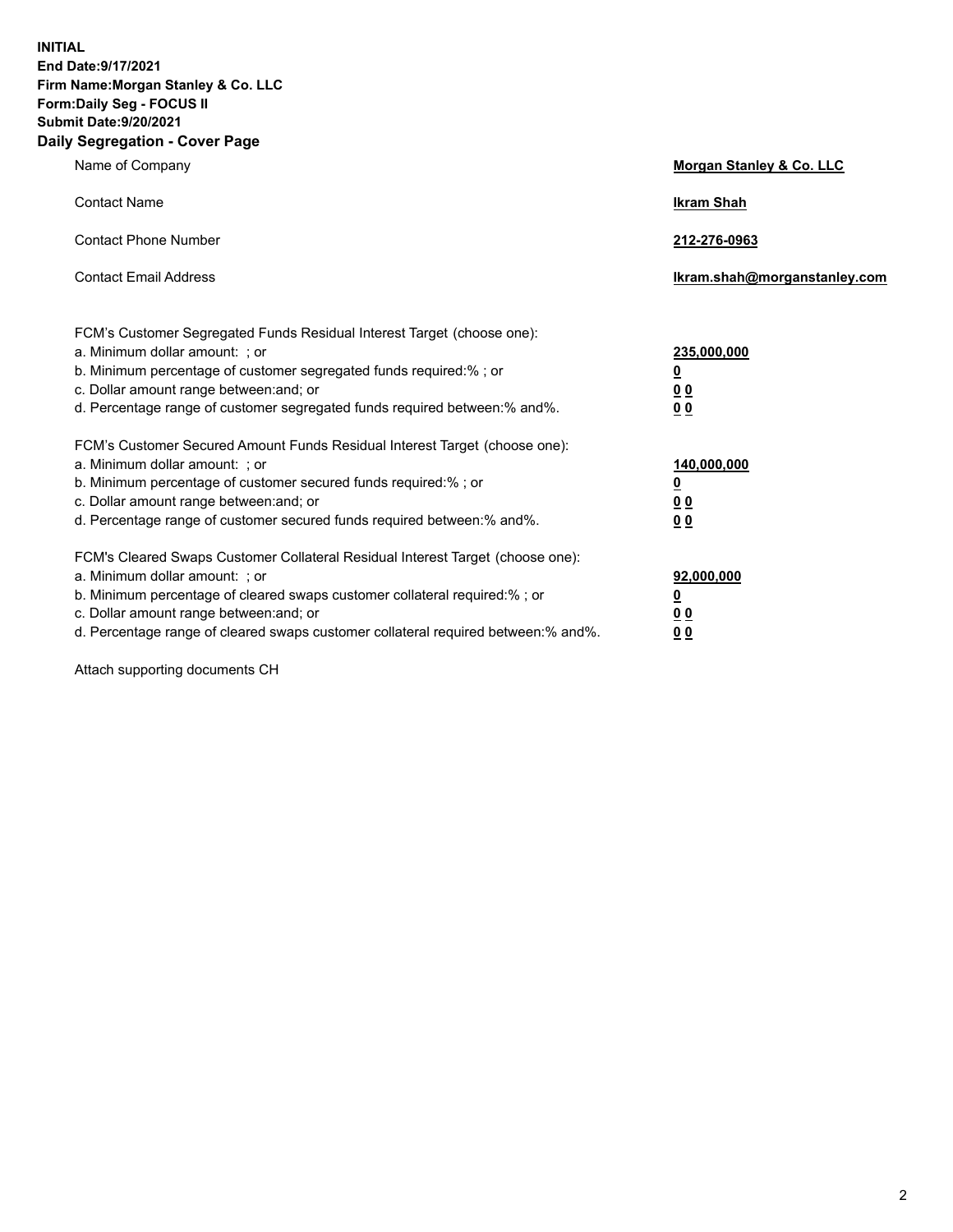## **INITIAL End Date:9/17/2021 Firm Name:Morgan Stanley & Co. LLC Form:Daily Seg - FOCUS II Submit Date:9/20/2021**

## **Daily Segregation - Secured Amounts**

Foreign Futures and Foreign Options Secured Amounts Amount required to be set aside pursuant to law, rule or regulation of a foreign government or a rule of a self-regulatory organization authorized thereunder 1. Net ledger balance - Foreign Futures and Foreign Option Trading - All Customers A. Cash **4,967,036,603** [7315] B. Securities (at market) **1,960,208,918** [7317] 2. Net unrealized profit (loss) in open futures contracts traded on a foreign board of trade **590,809,009** [7325] 3. Exchange traded options a. Market value of open option contracts purchased on a foreign board of trade **82,004,876** [7335] b. Market value of open contracts granted (sold) on a foreign board of trade **-43,050,950** [7337] 4. Net equity (deficit) (add lines 1. 2. and 3.) **7,557,008,456** [7345] 5. Account liquidating to a deficit and account with a debit balances - gross amount **50,909,667** [7351] Less: amount offset by customer owned securities **-49,225,532** [7352] **1,684,135** 6. Amount required to be set aside as the secured amount - Net Liquidating Equity Method (add lines 4 and 5)

7. Greater of amount required to be set aside pursuant to foreign jurisdiction (above) or line 6.

## FUNDS DEPOSITED IN SEPARATE REGULATION 30.7 ACCOUNTS

- 1. Cash in banks
	- A. Banks located in the United States **328,032,729** [7500]
	- B. Other banks qualified under Regulation 30.7 **410,429,532** [7520] **738,462,261**
- 2. Securities
	- A. In safekeeping with banks located in the United States **520,257,614** [7540]
	- B. In safekeeping with other banks qualified under Regulation 30.7 **63,106,978** [7560] **583,364,592**
- 3. Equities with registered futures commission merchants
	-
	- B. Securities **0** [7590]
	- C. Unrealized gain (loss) on open futures contracts **-73,759** [7600]
	- D. Value of long option contracts **0** [7610]
	- E. Value of short option contracts **0** [7615] **13,160,754** [7620]
- 4. Amounts held by clearing organizations of foreign boards of trade
	- A. Cash **0** [7640]
	- B. Securities **0** [7650]
	- C. Amount due to (from) clearing organization daily variation **0** [7660]
	- D. Value of long option contracts **0** [7670]
	- E. Value of short option contracts **0** [7675] **0** [7680]
- 5. Amounts held by members of foreign boards of trade
	-
	-
	- C. Unrealized gain (loss) on open futures contracts **590,882,768** [7720]
	- D. Value of long option contracts **82,004,876** [7730]
	- E. Value of short option contracts **-43,050,950** [7735] **6,494,823,147**
- 6. Amounts with other depositories designated by a foreign board of trade **0** [7760]
- 7. Segregated funds on hand **0** [7765]
- 8. Total funds in separate section 30.7 accounts **7,829,810,754** [7770]
- 9. Excess (deficiency) Set Aside for Secured Amount (subtract line 7 Secured Statement Page 1 from Line 8)
- 10. Management Target Amount for Excess funds in separate section 30.7 accounts **140,000,000** [7780]
- 11. Excess (deficiency) funds in separate 30.7 accounts over (under) Management Target **131,118,163** [7785]

**0** [7305]

[7354] **7,558,692,591** [7355]

**7,558,692,591** [7360]

[7530]

[7570]

A. Cash **13,234,513** [7580]

 A. Cash **4,488,142,127** [7700] B. Securities **1,376,844,326** [7710] [7740] **271,118,163** [7380]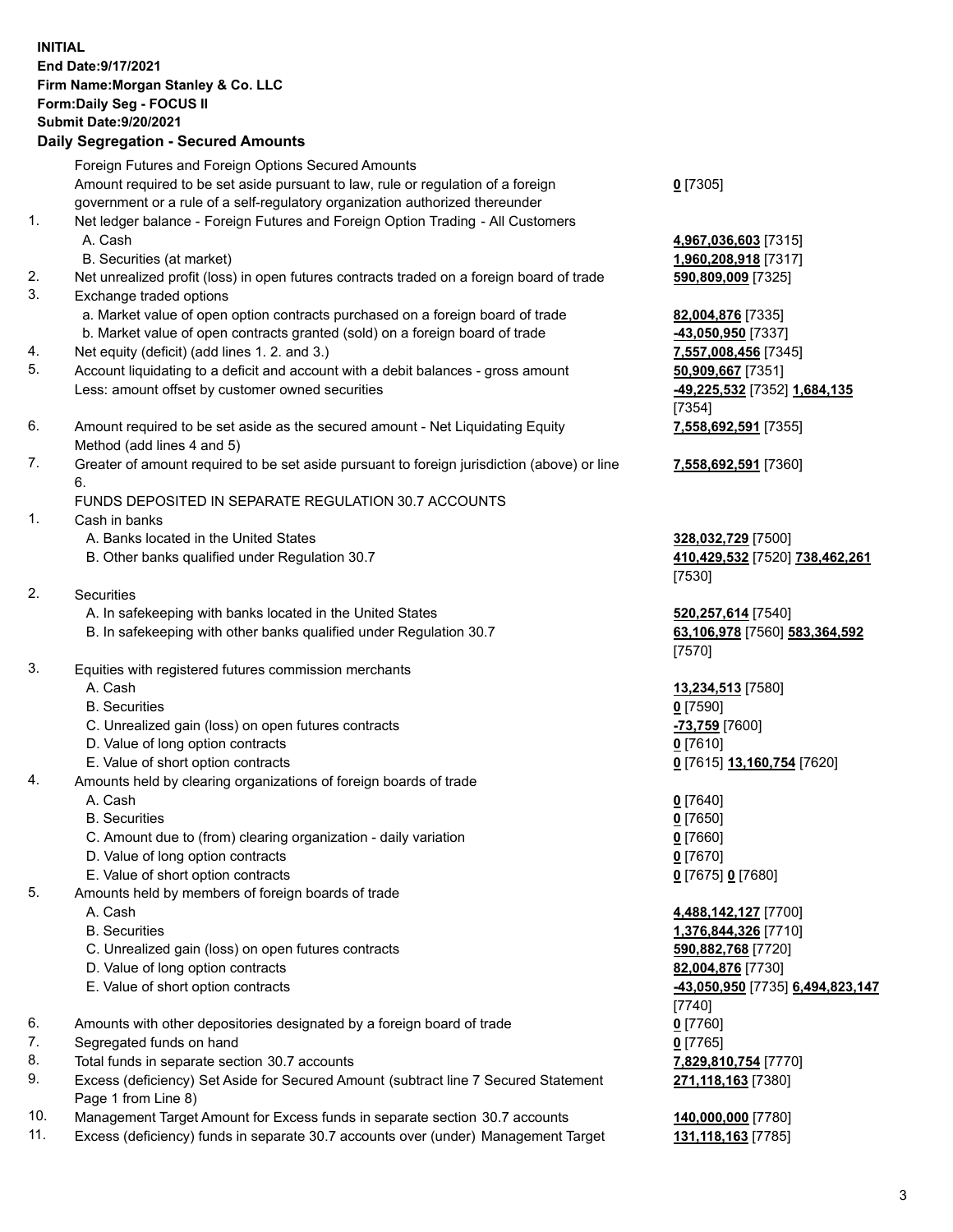**INITIAL End Date:9/17/2021 Firm Name:Morgan Stanley & Co. LLC Form:Daily Seg - FOCUS II Submit Date:9/20/2021 Daily Segregation - Segregation Statement** SEGREGATION REQUIREMENTS(Section 4d(2) of the CEAct) 1. Net ledger balance A. Cash **17,245,182,344** [7010] B. Securities (at market) **7,657,056,420** [7020] 2. Net unrealized profit (loss) in open futures contracts traded on a contract market **-131,093,885** [7030] 3. Exchange traded options A. Add market value of open option contracts purchased on a contract market **1,499,775,867** [7032] B. Deduct market value of open option contracts granted (sold) on a contract market **-1,180,607,036** [7033] 4. Net equity (deficit) (add lines 1, 2 and 3) **25,090,313,710** [7040] 5. Accounts liquidating to a deficit and accounts with debit balances - gross amount **460,462,750** [7045] Less: amount offset by customer securities **-457,802,033** [7047] **2,660,717** [7050] 6. Amount required to be segregated (add lines 4 and 5) **25,092,974,427** [7060] FUNDS IN SEGREGATED ACCOUNTS 7. Deposited in segregated funds bank accounts A. Cash **2,080,034,242** [7070] B. Securities representing investments of customers' funds (at market) **0** [7080] C. Securities held for particular customers or option customers in lieu of cash (at market) **2,881,794,676** [7090] 8. Margins on deposit with derivatives clearing organizations of contract markets A. Cash **15,607,480,192** [7100] B. Securities representing investments of customers' funds (at market) **0** [7110] C. Securities held for particular customers or option customers in lieu of cash (at market) **4,627,783,226** [7120] 9. Net settlement from (to) derivatives clearing organizations of contract markets **-180,841,413** [7130] 10. Exchange traded options A. Value of open long option contracts **1,499,775,867** [7132] B. Value of open short option contracts **-1,180,607,036** [7133] 11. Net equities with other FCMs A. Net liquidating equity **7,256,311** [7140] B. Securities representing investments of customers' funds (at market) **0** [7160] C. Securities held for particular customers or option customers in lieu of cash (at market) **0** [7170] 12. Segregated funds on hand **147,478,518** [7150] 13. Total amount in segregation (add lines 7 through 12) **25,490,154,583** [7180] 14. Excess (deficiency) funds in segregation (subtract line 6 from line 13) **397,180,156** [7190] 15. Management Target Amount for Excess funds in segregation **235,000,000** [7194]

16. Excess (deficiency) funds in segregation over (under) Management Target Amount Excess

**162,180,156** [7198]